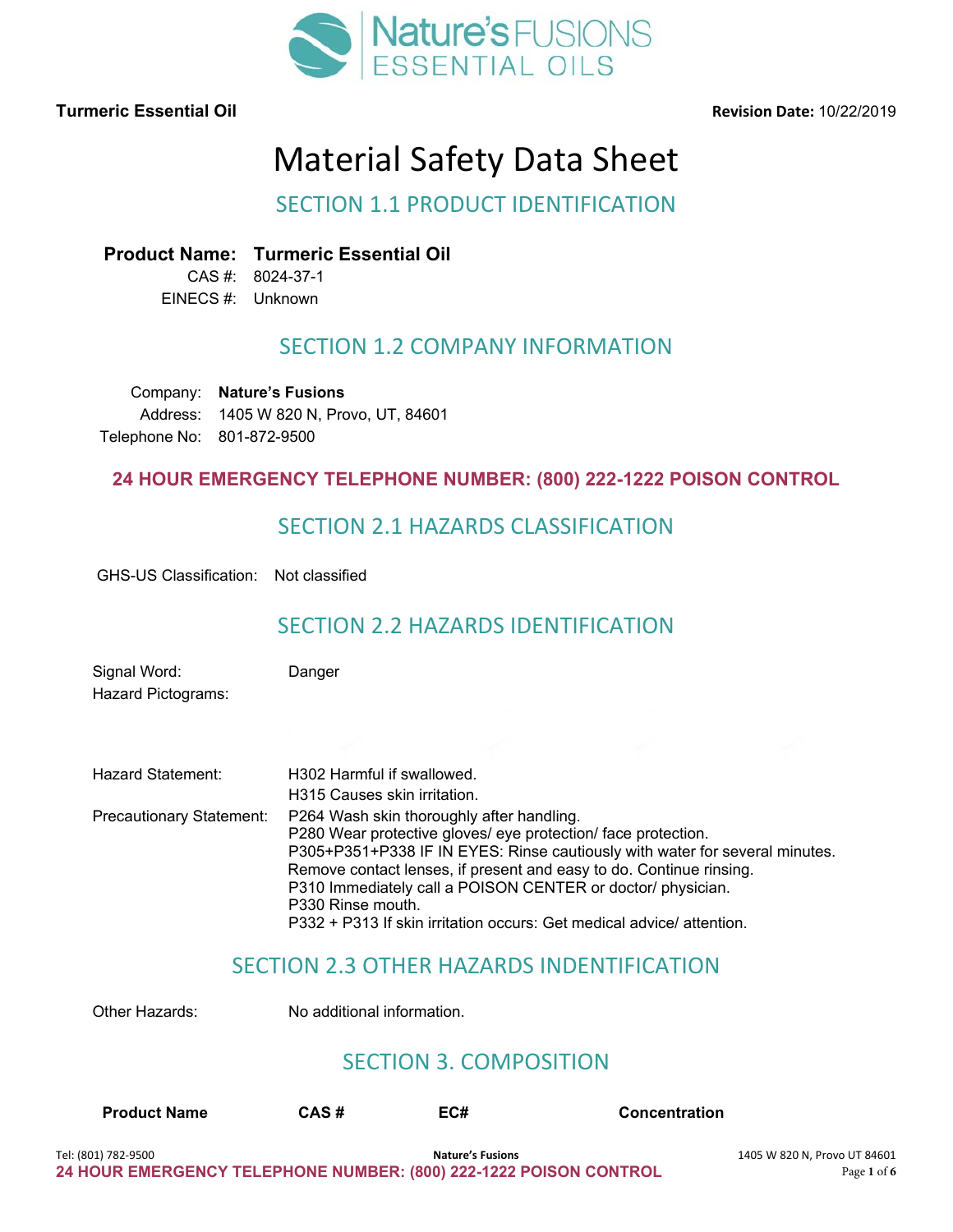

Turmeric 100% 8024-37-1

### SECTION 4.1 NECESSARY FIRST AID MEASURES

- Eye Contact: Rinse thoroughly with plenty of water for at least 15 minutes and consult a physician.
- If breathed in, move person into fresh air. In not breathing, give artificial respiration. Consult a physician.
- Ingestion: Never give anything by mouth to an unconscious person. Rinse mouth with water. Consult a physician.
- Skin Contact: Wash off with soap and plenty of water. Consult a physician.

### SECTION 4.2 SYMPTOMS

- Inhalation: No additional information available.
- Ingestion: No additional information available.
- Skin Contact: No additional information available.

### SECTION 4.3 OTHER FIRST AID MEASURES

Medical Attention/Special Treatment: Treat symptomatically.

### SECTION 5.1 EXTINGUISHING

Suitable Extinguishing media: Water Spray. Alcohol-resistant Foam. Dry Chemical. Carbon Dioxide. Unsuitable Extinguishing media: None.

### SECTION 5.2 SPECIAL HAZARDS

Special Hazards Arising from Chemical: Nature of decomposition products not known.

### SECTION 5.3 FIRE FIGHTING MEASURES

Firefighter Instructions: No additional information available. Protection during firefighting: Wear self-contained breathing apparatus for firefighting if necessary.

# SECTION 6.1 ACCIDENTAL RELEASE MEASURES

Personal Precautions: Ensure adequate ventilation. Evacuate personnel to safe ares. Protective equipment: Use personal protective equipment. Avoid breathing vapors, mist, or gas. Environmental Precautions: Do not let product enter drains.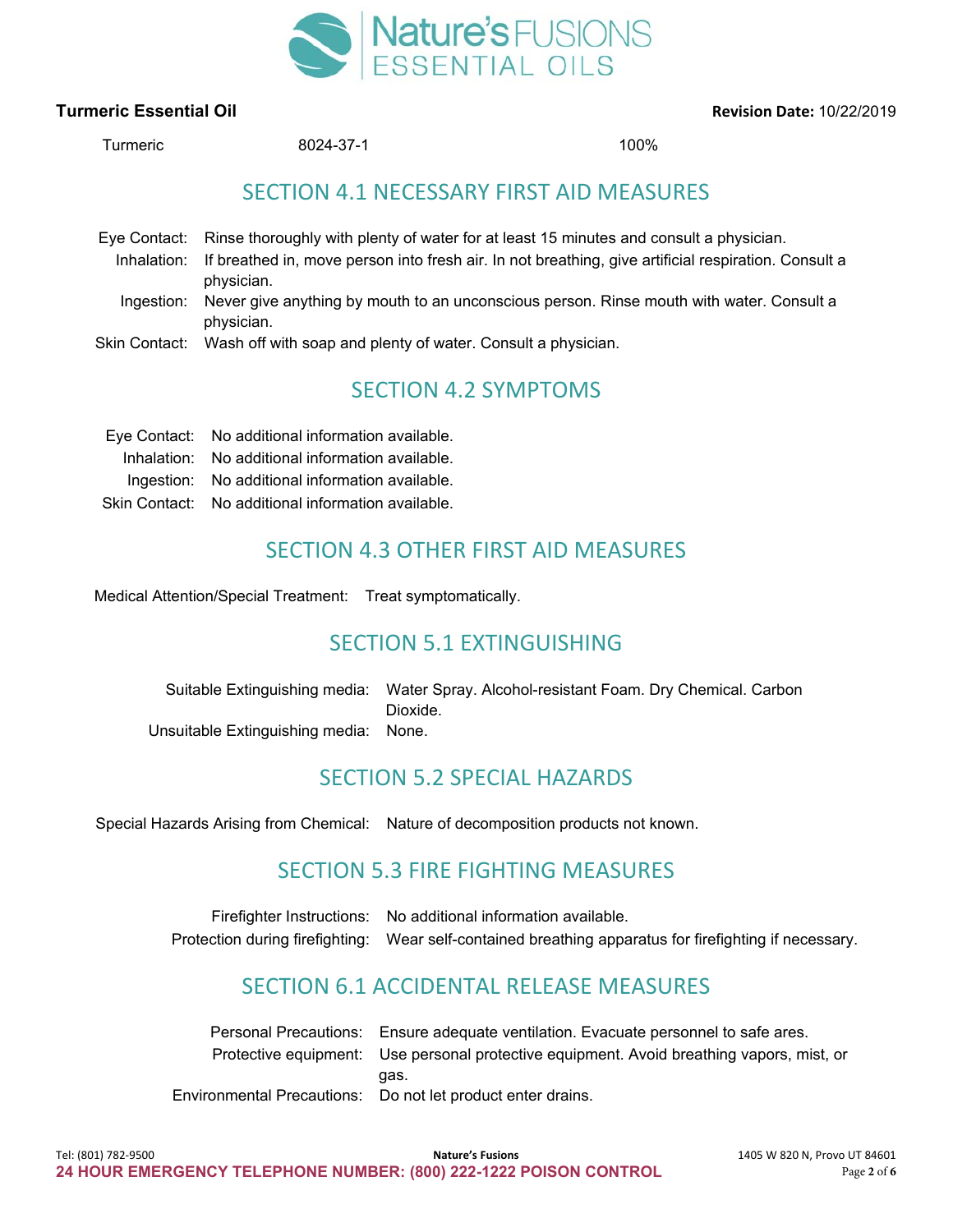

#### SECTION 6.2 ACCIDENTAL RELEASE CLEANING MEASURES

Methods and Material for Cleaning Up: Soak up with inert absorbent material and dispose of as hazardous waste. Keep in suitable, closed containers for disposal.

#### SECTION 7.1 PRECAUTIONS FOR HANDLING

Precautions for handling: Avoid contact with skin and eyes. Avoid inhalation of vapor or mist. Normal measures for preventive fire protection.

#### SECTION 7.2 CONDITIONS FOR SAFE STORAGE

Conditions for safe storage: Keep container tightly closed in a dry and well-ventilated place. Containers which are opened must be carefully resealed and kept upright to prevent leakage.

#### SECTION 8.1 EXPOSURE AND ENGINEERING CONTROLS

| PEL, ACGIH, TLV exposure limit: No additional information available.             |
|----------------------------------------------------------------------------------|
| Appropriate engineering controls: Shower. Eyewash stations. Ventilation systems. |

#### SECTION 8.2 PERSONAL PROTECTION/EQUIPMENT

| Eye/Face Protection:            | Rightly fitting safety goggles. Faceshield (8-inch minimum). Use                                                              |
|---------------------------------|-------------------------------------------------------------------------------------------------------------------------------|
|                                 | equipment for eye protection tested and approved under appropriate<br>government standards such as NIOSH (US) or EN 166 (EU). |
| Hand Protection:                | Wear protective gloves.                                                                                                       |
| Skin and Body Protection:       | Complete suit protecting against chemicals. The type of protective                                                            |
|                                 | equipment must be selected according to the concentration and amount of                                                       |
|                                 | the dangerous substance at the specific workplace.                                                                            |
| <b>Respiratory Protection:</b>  | Where risk assessment shows air-purifying respirators are appropriate use                                                     |
|                                 | a full-face respirator with multi-purpose combination (US) or type ABEK                                                       |
|                                 | (EN 14387) respirator cartridges as a backup to engineering controls. If the                                                  |
|                                 | respirator is the sole means of protection, use a full-face supplied air                                                      |
|                                 | respirator. Use respirators and components tested and approved under                                                          |
|                                 | appropriate government standards such as NIOSH (US) or CEN (EU).                                                              |
| Environmental Exposure Control: | Do not let product enter drains.                                                                                              |

#### SECTION 8.3 ADDITIONAL INFORMATION

Other: No additional information available.

# SECTION 9.1 PHYSICAL PROPERTIES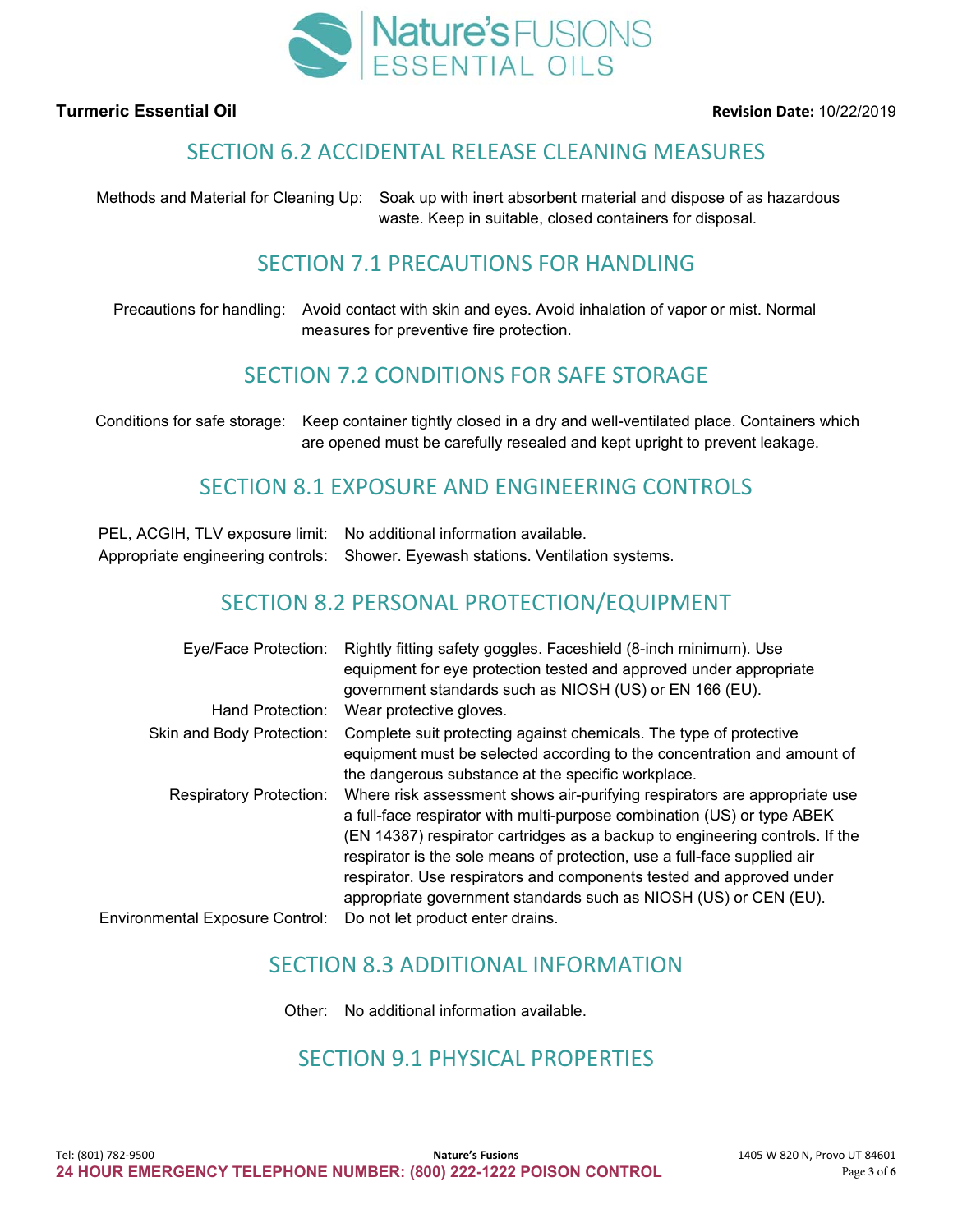

Appearance: Pale yellow to orange yellow liquid. Odor: Spicy, woody, fresh, and earthy scent. Odor Threshold: No data available. Physical State: Liquid.

### SECTION 9.2 CHEMICAL PROPERTIES

| pH:                                  | No data available.              |
|--------------------------------------|---------------------------------|
| <b>Melting Point/Freezing Point:</b> | No data available.              |
| Boiling Point:                       | No data available.              |
| Flash Point:                         | $87^\circ$ C                    |
| <b>Evaporation Rate:</b>             | No data available.              |
| Flammability (solid, gas):           | No data available.              |
| Explosive limits:                    | No data available.              |
| Vapor Pressure:                      | No data available.              |
| Vapor Density:                       | No data available.              |
| Specific Gravity:                    | $0.900 - 0.971$ @ 20° C (68° F) |
| Solubility:                          | Insoluble.                      |
| Partition coefficient:               | No data available.              |
| (n-octanol/water)                    |                                 |
| <b>Autoignition Temp:</b>            | $300^\circ$ C                   |
| Decomposition Temp:                  | No data available.              |
| Viscosity:                           | No data available.              |

### SECTION 10. STABILITY AND REACTIVITY

|                             | Reactivity: Not reactive.                                        |
|-----------------------------|------------------------------------------------------------------|
|                             | Chemical Stability: Stable under recommended storage conditions. |
|                             | Hazardous Reactions: No additional information available.        |
|                             | Incompatible Materials: Strong oxidizing agents.                 |
| <b>Hazardous Combustion</b> |                                                                  |
|                             | or Decomposition Products: No additional information available.  |

#### SECTION 11.1 ROUTES OF EXPOSURE

| Inhalation: No additional information available. |
|--------------------------------------------------|
| Skin Contact: Skin irritation.                   |
| Eye Contact: Eye irritation.                     |
| Ingestion: No additional information available.  |

## SECTION 11.2 RELATED SYMPTOMS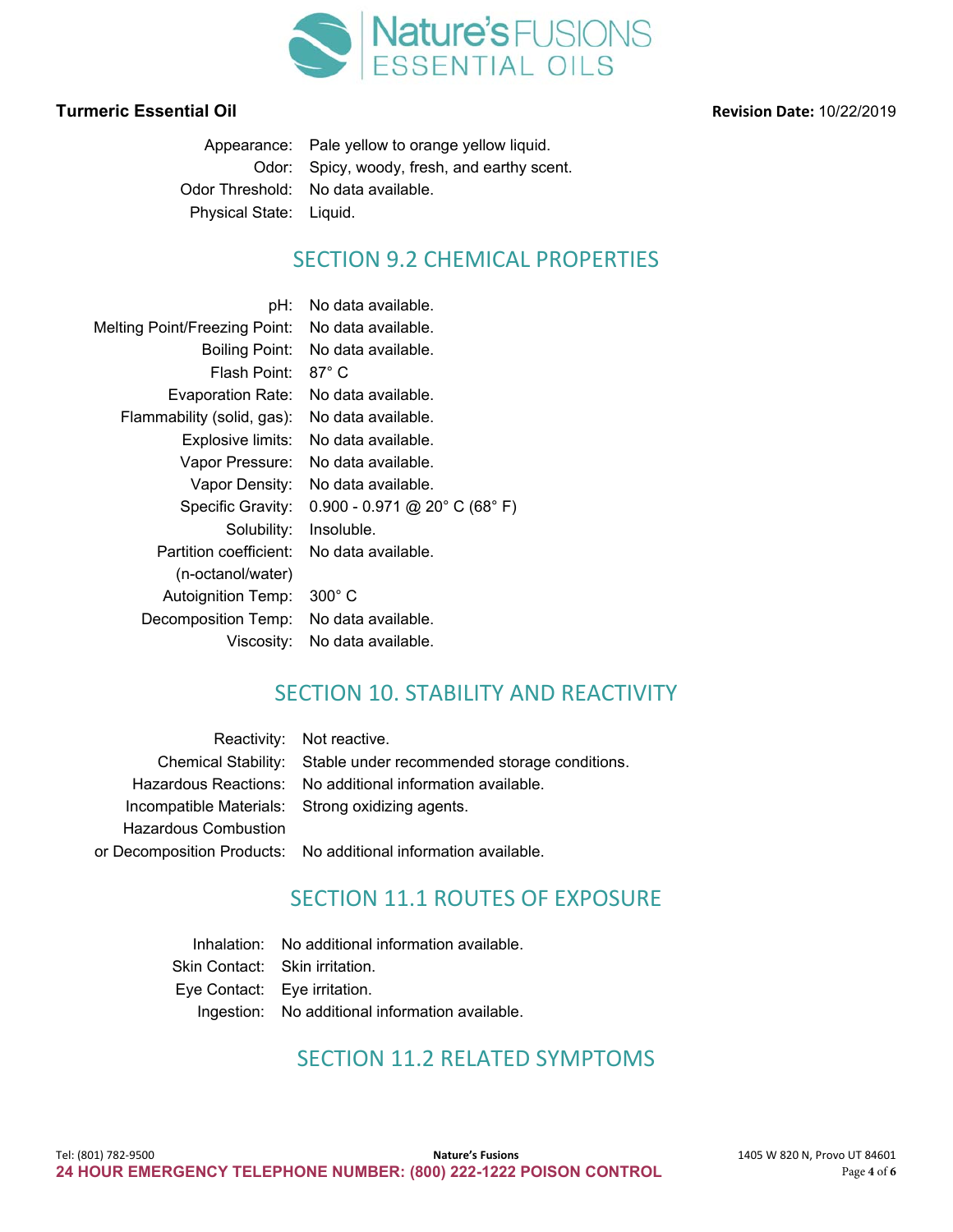

| Inhalation: Refer to section 4.2   |
|------------------------------------|
| Skin Contact: Refer to section 4.2 |
| Eye Contact: Refer to section 4.2  |
| Ingestion: Refer to section 4.2    |

#### SECTION 11.3 OTHER TOXICOLOGICAL INFORMATION

| Delayed/Chronic Effects: May cause allergic reactions on skin, may result in difficulty breathing. |
|----------------------------------------------------------------------------------------------------|
| Toxicity: LD50 Oral - Rat - $>5000$ mg/kg                                                          |
| Carcinogenic: Not Carcinogenic.                                                                    |

#### SECTION 12.1 ECOLOGICAL INFORMATION

| Eco-toxicity: No additional information available.                  |
|---------------------------------------------------------------------|
| Persistence and Degradability: No additional information available. |
| Bio-accumulative: No additional information available.              |
| Mobility in Soil: No additional information available.              |

## SECTION 12.2 OTHER ECOLOGICAL INFORMATION

Other Adverse Effects: No additional information available.

### SECTION 13. DISPOSAL CONSIDERATION

|                                         | Waste Disposal Method: Offer surplus and non-recyclable solutions to a licensed |
|-----------------------------------------|---------------------------------------------------------------------------------|
|                                         | disposal company. Contact a licensed professional                               |
|                                         | waste disposal service to dispose of this material.                             |
| Contaminated Packaging Disposal Method: | Dispose of as unused product.                                                   |

### SECTION 14. TRANSPORT INFORMATION

DOT Shipping (Land): Not regulated IATA Shipping (Air): Not regulated IMDG Shipping (Boat): Not regulated Proper Shipping Name:  $UN#$ Hazard Class: Packaging Group:

### SECTION 15, REGULATORY INFORMATION

US Federal Regulations: Listed on the United States TSCA (Toxic Substances Control Act) inventory International Regulations: Listed on the Canadian DSL (Domestic Substances List)